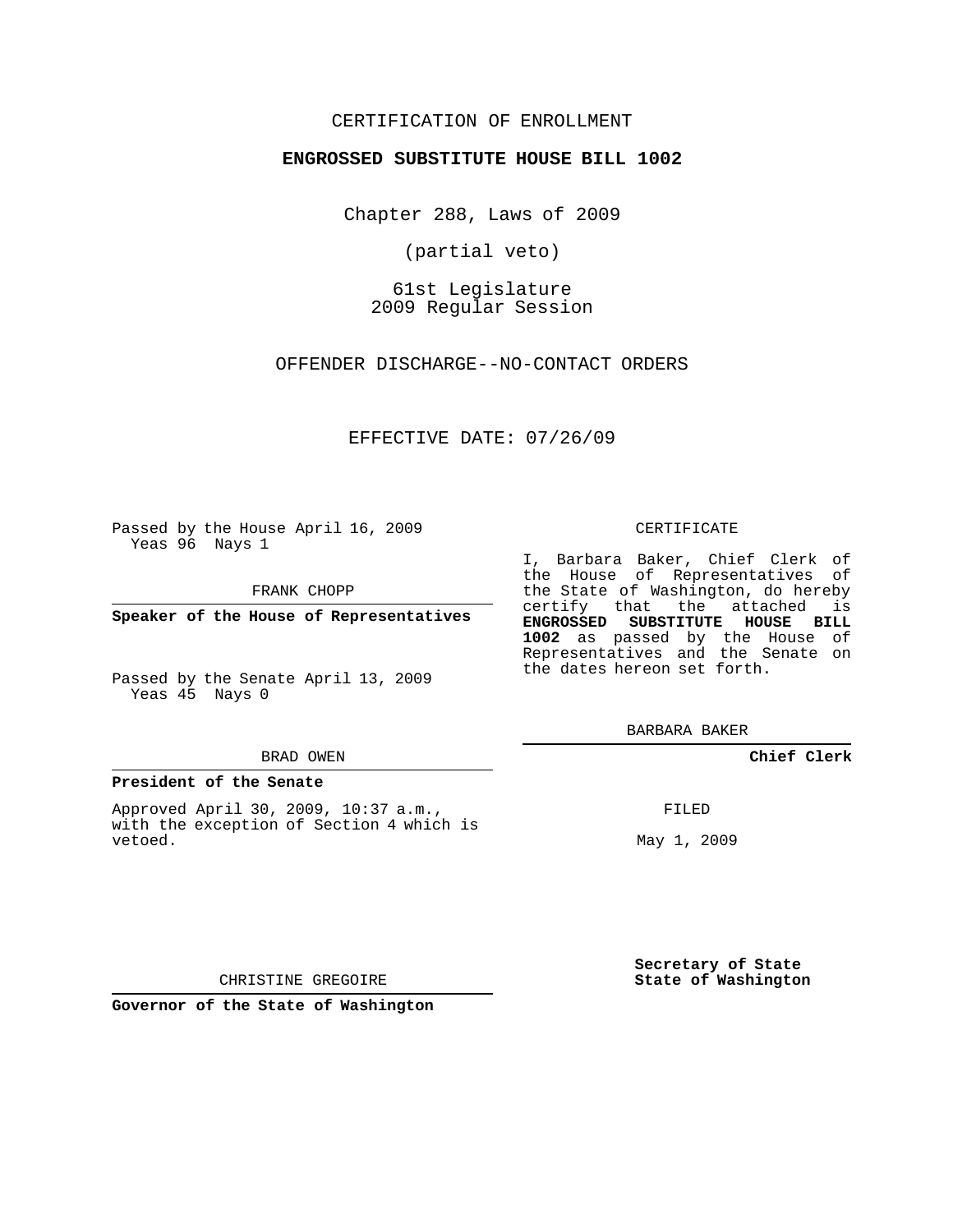## **ENGROSSED SUBSTITUTE HOUSE BILL 1002** \_\_\_\_\_\_\_\_\_\_\_\_\_\_\_\_\_\_\_\_\_\_\_\_\_\_\_\_\_\_\_\_\_\_\_\_\_\_\_\_\_\_\_\_\_

\_\_\_\_\_\_\_\_\_\_\_\_\_\_\_\_\_\_\_\_\_\_\_\_\_\_\_\_\_\_\_\_\_\_\_\_\_\_\_\_\_\_\_\_\_

AS AMENDED BY THE SENATE

Passed Legislature - 2009 Regular Session

**State of Washington 61st Legislature 2009 Regular Session**

**By** House Judiciary (originally sponsored by Representatives Appleton and Hasegawa)

READ FIRST TIME 02/03/09.

 AN ACT Relating to allowing a certificate of discharge to be issued when an existing order excludes or prohibits an offender from having contact with a specified person or business, or coming within a set distance of any specified location; amending RCW 9.94A.637 and 26.50.110; creating a new section; and declaring an emergency.

BE IT ENACTED BY THE LEGISLATURE OF THE STATE OF WASHINGTON:

 NEW SECTION. **Sec. 1.** The legislature finds that restoration of the right to vote and serve on a jury, for individuals who have satisfied every other obligation of their sentence, best serves to reintegrate them into society, even if a no-contact order exists. Therefore, the legislature further finds clarification of the existing statute is desirable to provide clarity to the courts that a certificate of discharge shall be issued, while the no-contact order remains in effect, once other obligations are completed.

 **Sec. 2.** RCW 9.94A.637 and 2007 c 171 s 1 are each amended to read as follows:

 (1)(a) When an offender has completed all requirements of the sentence, including any and all legal financial obligations, and while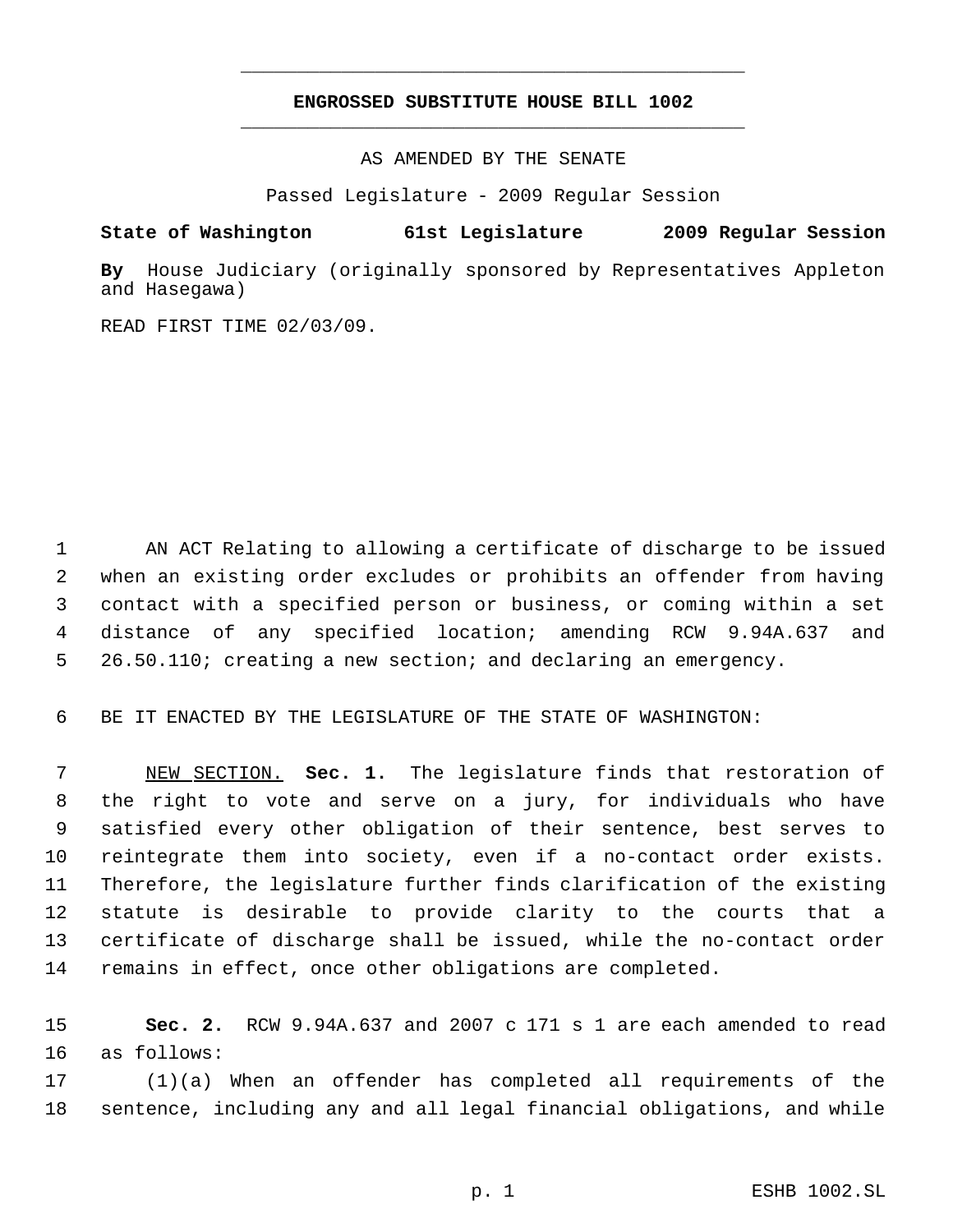under the custody and supervision of the department, the secretary or the secretary's designee shall notify the sentencing court, which shall discharge the offender and provide the offender with a certificate of discharge by issuing the certificate to the offender in person or by mailing the certificate to the offender's last known address.

 (b)(i) When an offender has reached the end of his or her supervision with the department and has completed all the requirements of the sentence except his or her legal financial obligations, the secretary's designee shall provide the county clerk with a notice that the offender has completed all nonfinancial requirements of the sentence.

 (ii) When the department has provided the county clerk with notice that an offender has completed all the requirements of the sentence and the offender subsequently satisfies all legal financial obligations under the sentence, the county clerk shall notify the sentencing court, including the notice from the department, which shall discharge the offender and provide the offender with a certificate of discharge by issuing the certificate to the offender in person or by mailing the certificate to the offender's last known address.

 (c) When an offender who is subject to requirements of the sentence in addition to the payment of legal financial obligations either is not subject to supervision by the department or does not complete the requirements while under supervision of the department, it is the offender's responsibility to provide the court with verification of the completion of the sentence conditions other than the payment of legal financial obligations. When the offender satisfies all legal financial obligations under the sentence, the county clerk shall notify the sentencing court that the legal financial obligations have been satisfied. When the court has received both notification from the clerk and adequate verification from the offender that the sentence requirements have been completed, the court shall discharge the offender and provide the offender with a certificate of discharge by issuing the certificate to the offender in person or by mailing the certificate to the offender's last known address.

 $(2)(a)$  For purposes of this subsection  $(2)$ , a no-contact order is not a requirement of the offender's sentence. An offender who has completed all requirements of the sentence, including any and all legal financial obligations, is eligible for a certificate of discharge even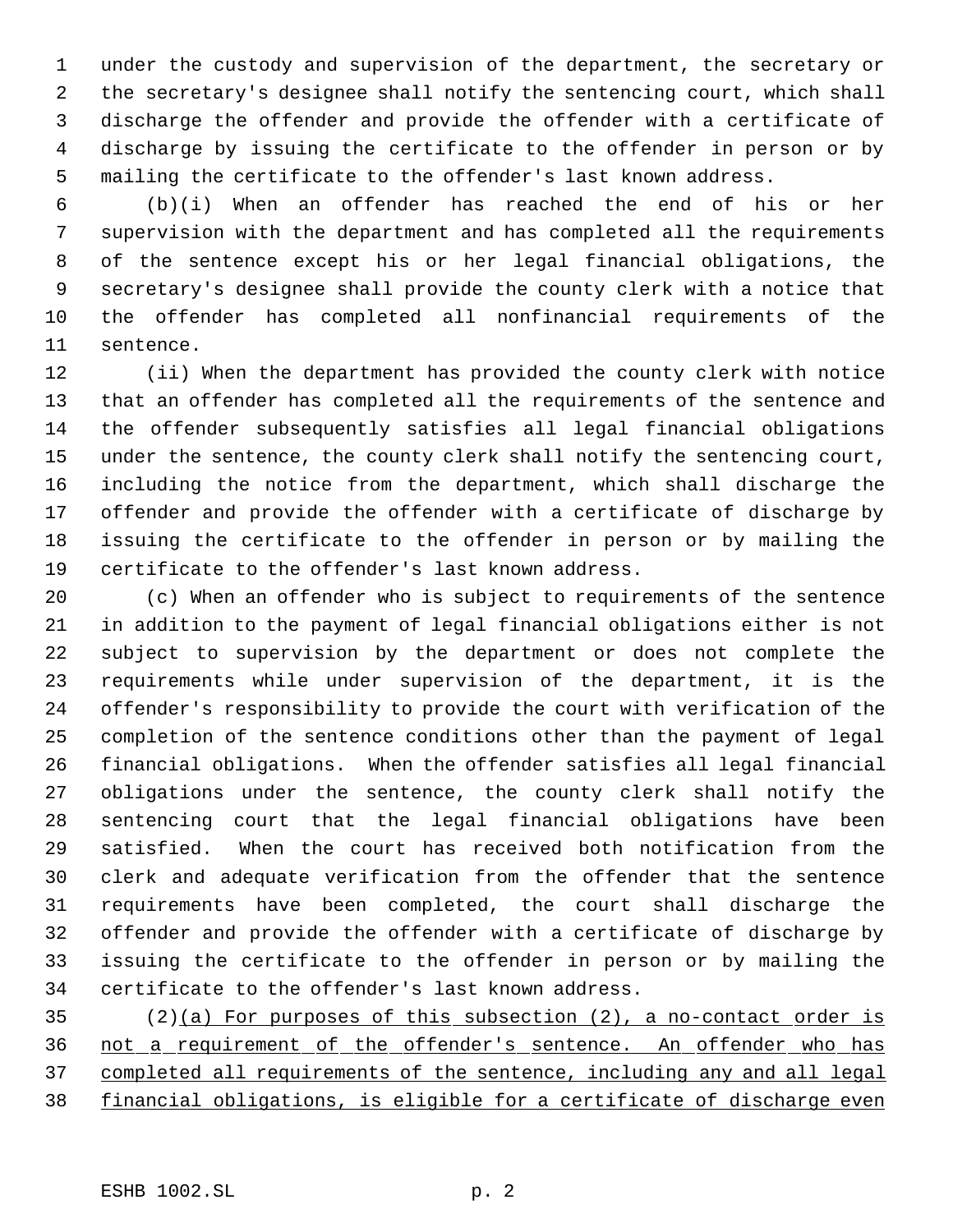if the offender has an existing no-contact order that excludes or prohibits the offender from having contact with a specified person or business or coming within a set distance of any specified location.

 (b) In the case of an eligible offender who has a no-contact order as part of the judgment and sentence, the offender may petition the court to issue a certificate of discharge and a separate no-contact order by filing a petition in the sentencing court and paying the appropriate filing fee associated with the petition for the separate 9 no-contact order. This filing fee does not apply to an offender seeking a certificate of discharge when the offender has a no-contact order separate from the judgment and sentence.

 (i)(A) The court shall issue a certificate of discharge and a 13 separate no-contact order under this subsection (2) if the court determines that the offender has completed all requirements of the sentence, including all legal financial obligations. The court shall reissue the no-contact order separately under a new civil cause number 17 for the remaining term and under the same conditions as contained in the judgment and sentence.

 (B) The clerk of the court shall send a copy of the new no-contact 20 order to the individuals protected by the no-contact order, along with an explanation of the reason for the change, if there is an address available in the court file. If no address is available, the clerk of 23 the court shall forward a copy of the order to the prosecutor, who shall send a copy of the no-contact order with an explanation of the reason for the change to the last known address of the protected individuals.

 (ii) Whenever an order under this subsection (2) is issued, the clerk of the court shall forward a copy of the order to the appropriate law enforcement agency specified in the order on or before the next 30 judicial day. The clerk shall also include a cover sheet that 31 indicates the case number of the judgment and sentence that has been discharged. Upon receipt of the copy of the order and cover sheet, the law enforcement agency shall enter the order into any computer-based criminal intelligence information system available in this state used 35 by law enforcement agencies to list outstanding warrants. The order shall remain in this system until it expires. The new order, and case number of the discharged judgment and sentence, shall be linked in the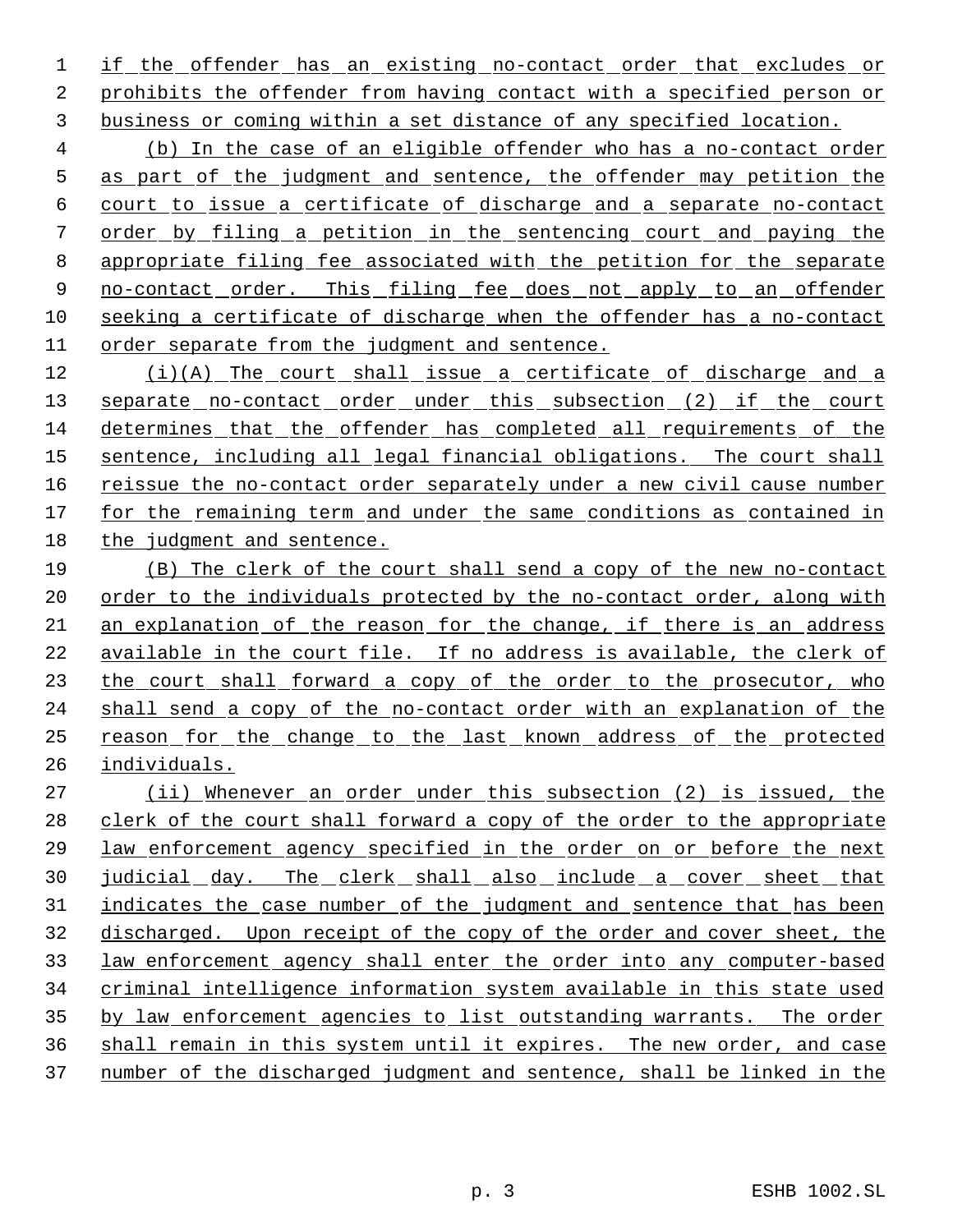criminal intelligence information system for purposes of enforcing the no-contact order.

 (iii) A separately issued no-contact order may be enforced under chapter 26.50 RCW.

 (iv) A separate no-contact order issued under this subsection (2) is not a modification of the offender's sentence.

 (3) Every signed certificate and order of discharge shall be filed with the county clerk of the sentencing county. In addition, the court shall send to the department a copy of every signed certificate and order of discharge for offender sentences under the authority of the department. The county clerk shall enter into a database maintained by the administrator for the courts the names of all felons who have been issued certificates of discharge, the date of discharge, and the date of conviction and offense.

 $((+3))$  (4) An offender who is not convicted of a violent offense or a sex offense and is sentenced to a term involving community supervision may be considered for a discharge of sentence by the sentencing court prior to the completion of community supervision, provided that the offender has completed at least one-half of the term of community supervision and has met all other sentence requirements.

 $((4)$  Except as provided in subsection  $(5)$  of this section,)) (5) 22 The discharge shall have the effect of restoring all civil rights lost by operation of law upon conviction, and the certificate of discharge shall so state. Nothing in this section prohibits the use of an offender's prior record for purposes of determining sentences for later offenses as provided in this chapter. Nothing in this section affects or prevents use of the offender's prior conviction in a later criminal prosecution either as an element of an offense or for impeachment purposes. A certificate of discharge is not based on a finding of rehabilitation.

 $((+5))$  (6) Unless otherwise ordered by the sentencing court, a certificate of discharge shall not terminate the offender's obligation 33 to comply with an order ((issued-under-chapter-10.99-RCW)) that excludes or prohibits the offender from having contact with a specified person or coming within a set distance of any specified location that was contained in the judgment and sentence. An offender who violates such an order after a certificate of discharge has been issued shall be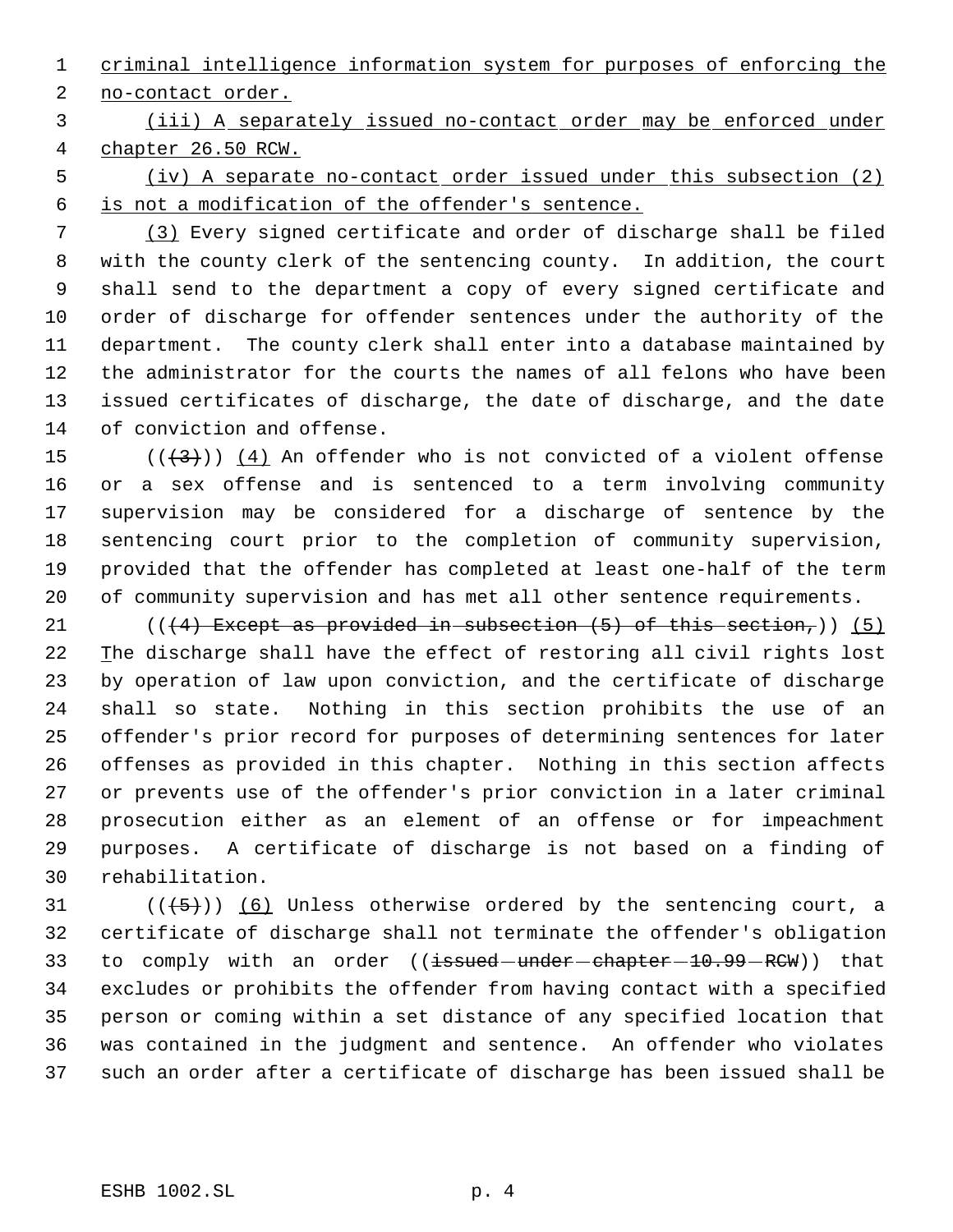subject to prosecution according to the chapter under which the order was originally issued.

 $(1 + 6)$ ) (7) Upon release from custody, the offender may apply to the department for counseling and help in adjusting to the community. This voluntary help may be provided for up to one year following the release from custody.

 **Sec. 3.** RCW 26.50.110 and 2007 c 173 s 2 are each amended to read as follows:

 (1)(a) Whenever an order is granted under this chapter, chapter 7.90, 9.94A, 10.99, 26.09, 26.10, 26.26, or 74.34 RCW, or there is a valid foreign protection order as defined in RCW 26.52.020, and the respondent or person to be restrained knows of the order, a violation of any of the following provisions of the order is a gross misdemeanor, except as provided in subsections (4) and (5) of this section:

 (i) The restraint provisions prohibiting acts or threats of violence against, or stalking of, a protected party, or restraint provisions prohibiting contact with a protected party;

 (ii) A provision excluding the person from a residence, workplace, school, or day care;

 (iii) A provision prohibiting a person from knowingly coming within, or knowingly remaining within, a specified distance of a location; or

 (iv) A provision of a foreign protection order specifically indicating that a violation will be a crime.

 (b) Upon conviction, and in addition to any other penalties provided by law, the court may require that the respondent submit to electronic monitoring. The court shall specify who shall provide the electronic monitoring services, and the terms under which the monitoring shall be performed. The order also may include a requirement that the respondent pay the costs of the monitoring. The court shall consider the ability of the convicted person to pay for electronic monitoring.

 (2) A peace officer shall arrest without a warrant and take into custody a person whom the peace officer has probable cause to believe 35 has violated an order issued under this chapter, chapter 7.90, 9.94A, 10.99, 26.09, 26.10, 26.26, or 74.34 RCW, or a valid foreign protection order as defined in RCW 26.52.020, that restrains the person or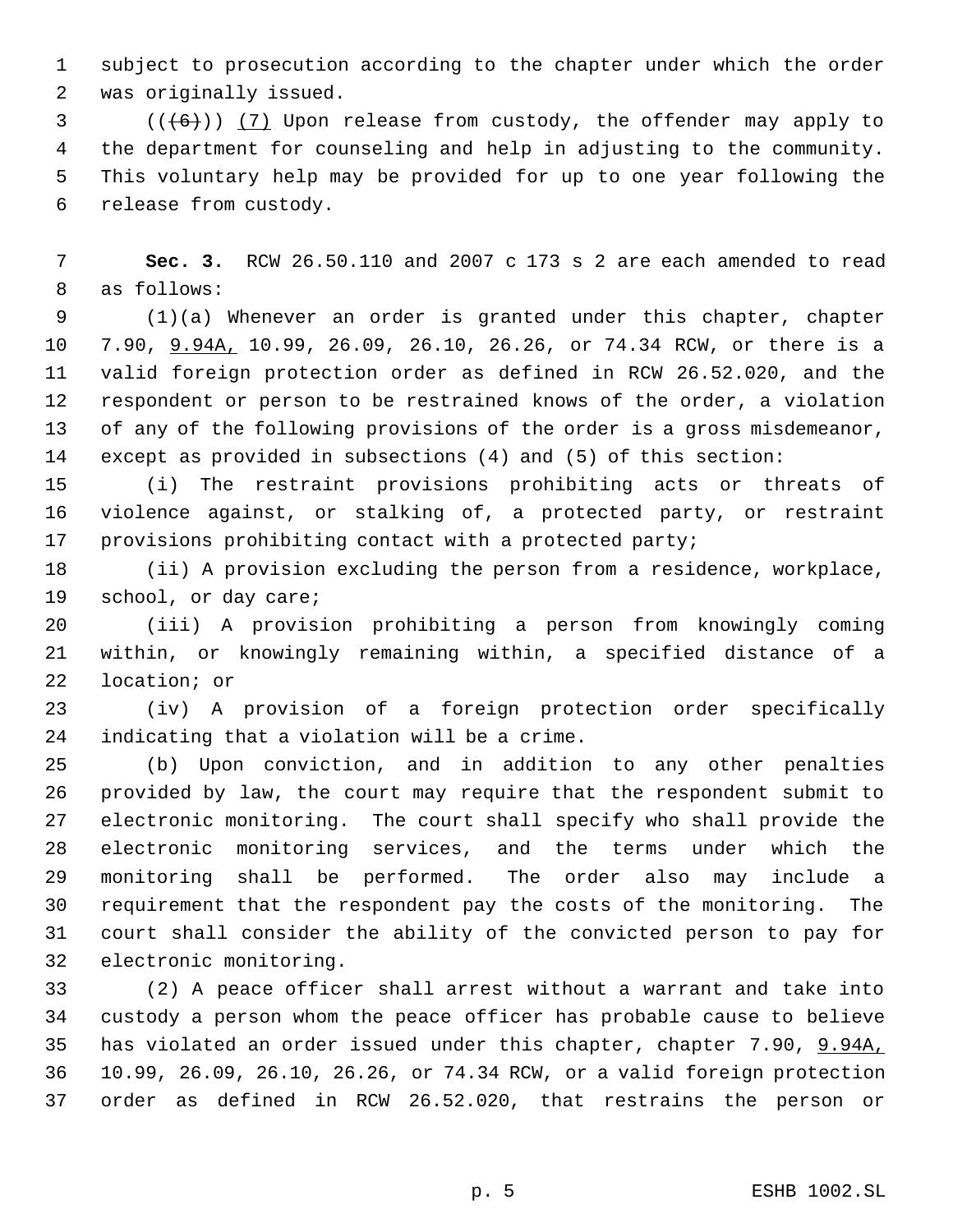excludes the person from a residence, workplace, school, or day care, or prohibits the person from knowingly coming within, or knowingly remaining within, a specified distance of a location, if the person restrained knows of the order. Presence of the order in the law enforcement computer-based criminal intelligence information system is not the only means of establishing knowledge of the order.

 (3) A violation of an order issued under this chapter, chapter 7.90, 9.94A, 10.99, 26.09, 26.10, 26.26, or 74.34 RCW, or of a valid foreign protection order as defined in RCW 26.52.020, shall also constitute contempt of court, and is subject to the penalties prescribed by law.

 (4) Any assault that is a violation of an order issued under this 13 chapter, chapter 7.90,  $9.94A$ , 10.99, 26.09, 26.10, 26.26, or 74.34 RCW, or of a valid foreign protection order as defined in RCW 26.52.020, and that does not amount to assault in the first or second degree under RCW 9A.36.011 or 9A.36.021 is a class C felony, and any conduct in violation of such an order that is reckless and creates a substantial risk of death or serious physical injury to another person is a class C felony.

 (5) A violation of a court order issued under this chapter, chapter 7.90, 9.94A, 10.99, 26.09, 26.10, 26.26, or 74.34 RCW, or of a valid foreign protection order as defined in RCW 26.52.020, is a class C felony if the offender has at least two previous convictions for violating the provisions of an order issued under this chapter, chapter 7.90, 9.94A, 10.99, 26.09, 26.10, 26.26, or 74.34 RCW, or a valid foreign protection order as defined in RCW 26.52.020. The previous convictions may involve the same victim or other victims specifically protected by the orders the offender violated.

 (6) Upon the filing of an affidavit by the petitioner or any peace officer alleging that the respondent has violated an order granted under this chapter, chapter 7.90, 9.94A, 10.99, 26.09, 26.10, 26.26, or 74.34 RCW, or a valid foreign protection order as defined in RCW 26.52.020, the court may issue an order to the respondent, requiring the respondent to appear and show cause within fourteen days why the respondent should not be found in contempt of court and punished accordingly. The hearing may be held in the court of any county or municipality in which the petitioner or respondent temporarily or permanently resides at the time of the alleged violation.